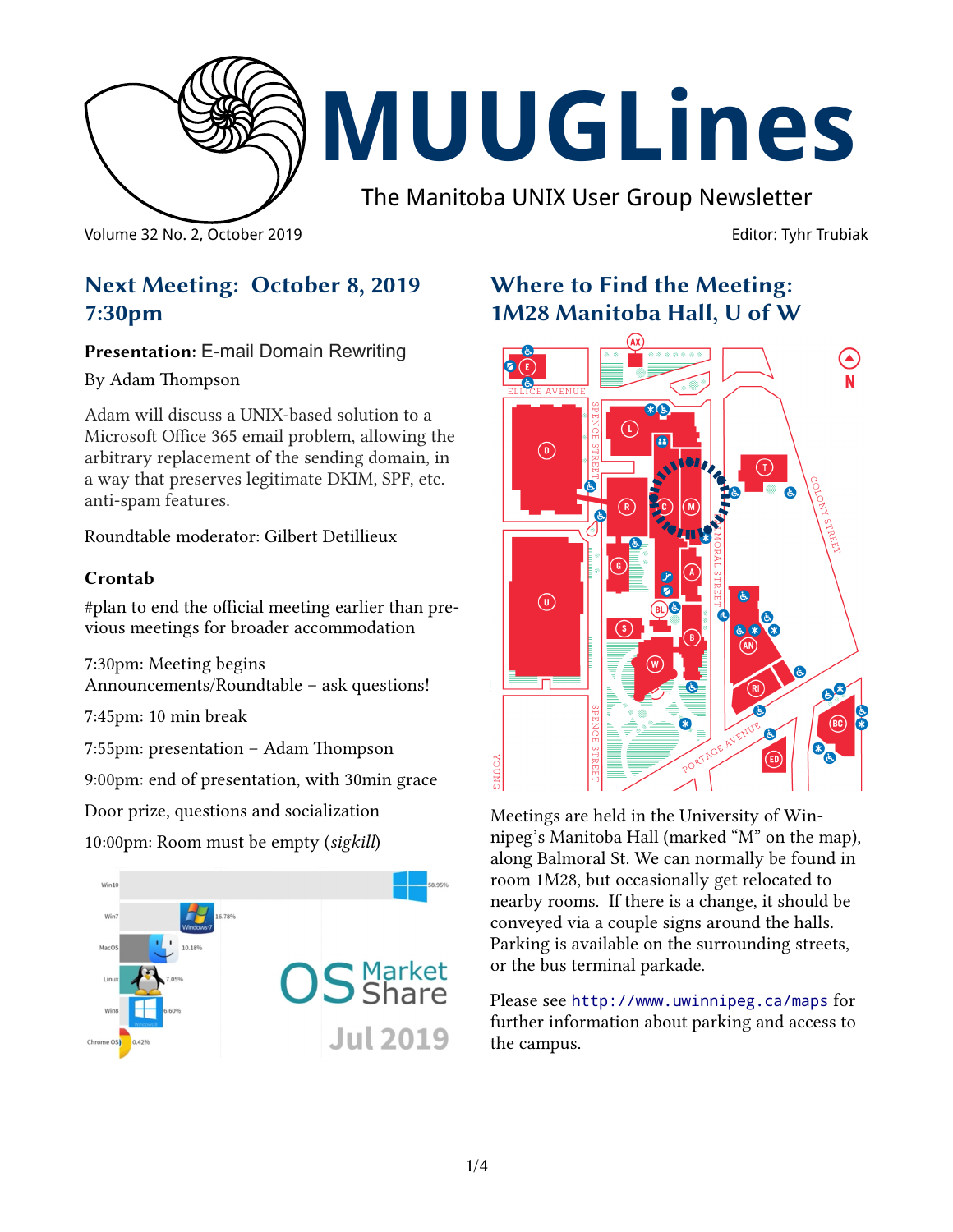# **MUUG Meeting Format Shuffle**

In our continuing quest to delight MUUG members and guests, we will be testing another new variant on the meeting format this month.

- 1. Moderated round-table discussion (15 minutes): for member questions and comments; we ask that each topic be limited to a few minutes, and that followup/expanded discussions take place in step 5.
- 2. A short (10 minute) break
- 3. Presentation(s) (45-60 minutes).
- 4. Door Prize Draw.
- 5. Pop, munchies, and mingling (until 9:30ish); great time to followup and expand on your discussions from the round-table, or talk with the presenter or a board member, in smaller groups; or just mill around to socialize.

# **MUUG Board Elections**

#### **Call for Nominations**

#### *Adam Thompson, Nomination Committee Chair*

Calling all nominations! This is the preliminary call for nominees to participate in this year's MUUG Board election. Those elected will serve on the MUUG board from November 2019 to November 2020. Any MUUG member in good standing may nominate someone they feel would make a good candidate, including themselves.

The MUUG Board is tasked with coordinating the meetings and other events hosted by the group. It's fun, and you get a role in deciding what the group will do. All members are encouraged to apply.

Every November, the group holds its annual general meeting, the main goals of the meeting are to elect the new board, and to pass any special resolutions if required. The Board may consist of up to 10 people. The following 8 members are allowing their names to stand for re-election, along with new nominee Troy Denton:

#### **Wyatt Zacharias**

MUUG President Linux/Network Administrator – Pricerazzi

#### **Trevor Cordes**

MUUG Vice-president

Owner – Tecnopolis Enterprises

#### **Gilbert Detillieux**

MUUG Secretary

Systems Analyst – University of Manitoba

#### **Brad Vokey**

MUUG Treasurer

Owner – Fortress Software

**Kevin McGregor** Systems Specialist – City of Winnipeg

**Katherine Scrupa** LAN Administrator – Steinbach Credit Union

**Adam Thompson** Proprietor – CustomHosting.ca

**Tyhr Trubiak** Systems Administrator – AFNCloud

**New nominee:**

**Troy Denton, P.Eng** Senior Telecom Engineer – 24-7 Intouch

# **Oracle Announces Autonomous Linux**

The world's first autonomous operating system. Oracle Autonomous Linux provisions itself, scales itself, tunes itself and patches itself while running, requiring no human supervision to run.

The operating system was unveiled this week by Larry Ellison, Oracle co-founder and chief technology officer, at the firm's OpenWorld confer-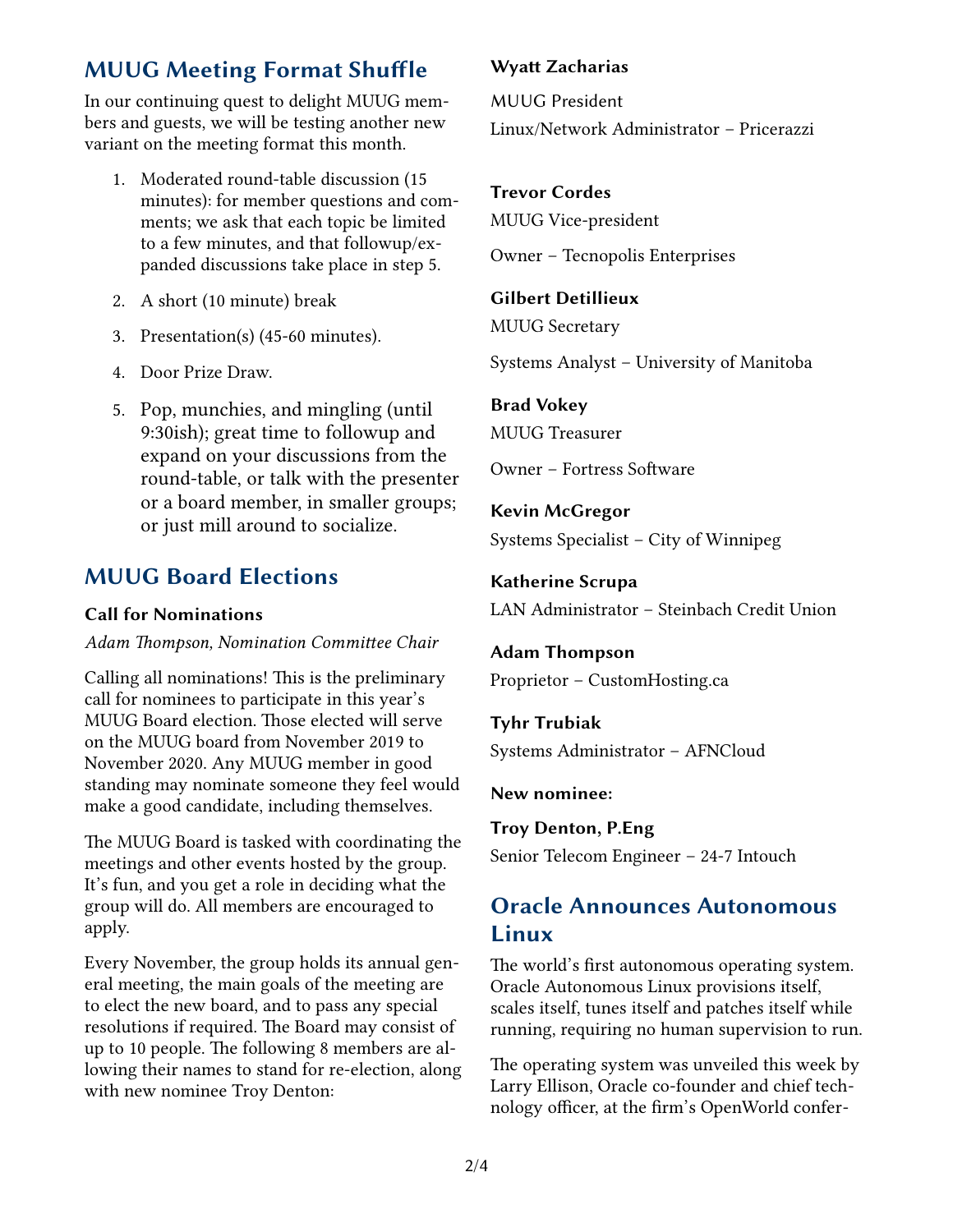ence in San Francisco, and is - according to the company -the world's first autonomous operating system capable of tuning and patching itself while running.

Ellison said the new operating system will help customers achieve extreme performance, high reliability and security.

"One simple rule to prevent data theft: Put your data in an autonomous system," Ellison said in his keynote speech. "If you eliminate human error in autonomous systems, you eliminate data theft."

Since Autonomous Linux doesn't need human interaction or supervision, it will help in improv-



ing security, productivity, and downtime, Ellison claimed.

Oracle Autonomous Linux can patch itself while the system is running, thus eliminating the need to shut down the system

in order to patch it. That helps in cutting the downtime and eliminating some of the friction between developers and IT, according to the company.

Any Red Hat application will run unchanged on Oracle Autonomous Linux, Ellison promised.

Ellison also promised a "literally instantaneous migration." The OS is free for Oracle Cloud Infrastructure customers. "If you're paying IBM, you can stop," Ellison said.

Oracle also introduced Oracle OS Management Service, a highly available Oracle Cloud Infrastructure component to monitor and control systems, whether they run Autonomous Linux, Linux or Windows. Combined with resource governance policies, the service enables users to automate capabilities to execute common management tasks for Linux systems.

Both Oracle Autonomous Linux and Oracle OS Management Service leverage advanced machine learning. The new OS offers automatic security updates daily to the Linux kernel and key user space libraries, with no downtime. Known Exploit Detection provides automated alerts if anyone attempts to exploit a vulnerability that has been patched by Oracle.

# **Pine64 Teases \$25 (USD) Linux Smartwatch "Pine64"**



The Pine64 community has invited developers with an interest in smartwatches to join in its efforts to bring the product to market.

Pine64, founded in October 2015, is based in California. The company makes inexpensive Linuxbased single board ARM computers that cost \$15 to \$20. It also makes an \$89 Linux laptop called "Pinebook," which runs on the Pine A64 board. A few Linux distributions, including KDE Neon, run on Pine A64.

Pine64 plans to release PineTab as a 10-inch linux tablet before the end of the year, and will be shipping their Pinebook Pro Laptop next month in hopes of competing with Chromebooks.

### **CentOS 7.7 Officially Released**

The CentOS Project has announced the release and general availability of the CentOS Linux 7.7 operating system, an incremental update to the CentOS 7.x series, based on Red Hat Enterprise Linux.

### **Red Hat Creates CentOS Stream**

Red Hat announced a new project called CentOS Stream that will serve as an upstream project for Red Hat Enterprise Linux to establish a better relationship between RHEL, Fedora and CentOS. According to Red Hat CTO, "The CentOS Stream project sits between the Fedora Project and RHEL in the RHEL Development process, providing a "rolling preview" of future RHEL kernels and features. This enables developers to stay one